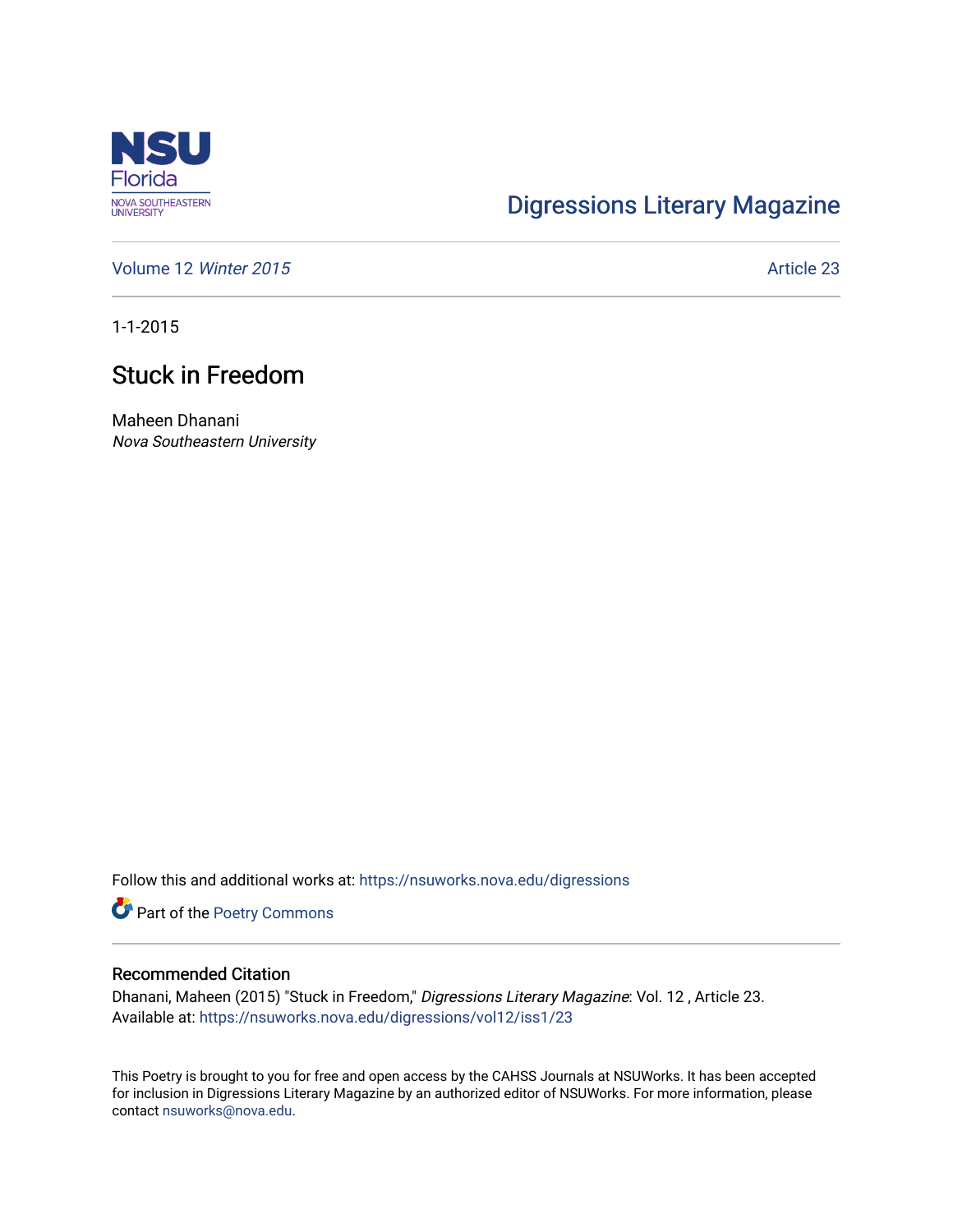## Stuck in Freedom

### Author Bio

To me, interests are something that you focus a lot on and use to try to improve yourself. My interests and my hobbies are very seasonal. Last year I was really into fashion designing and creating all sorts of abstract paintings. These days I'm focusing a lot on health, fitness and nutrition. I'm a biology major focusing on pre-medicine. I'm working towards becoming a doctor, but I have yet to figure out what kind of doctor I want to be. I have always admired the art of using language as a form of expression. I used to keep my poetry to myself, but now I feel more open about my opinions and am able to share it with everyone!